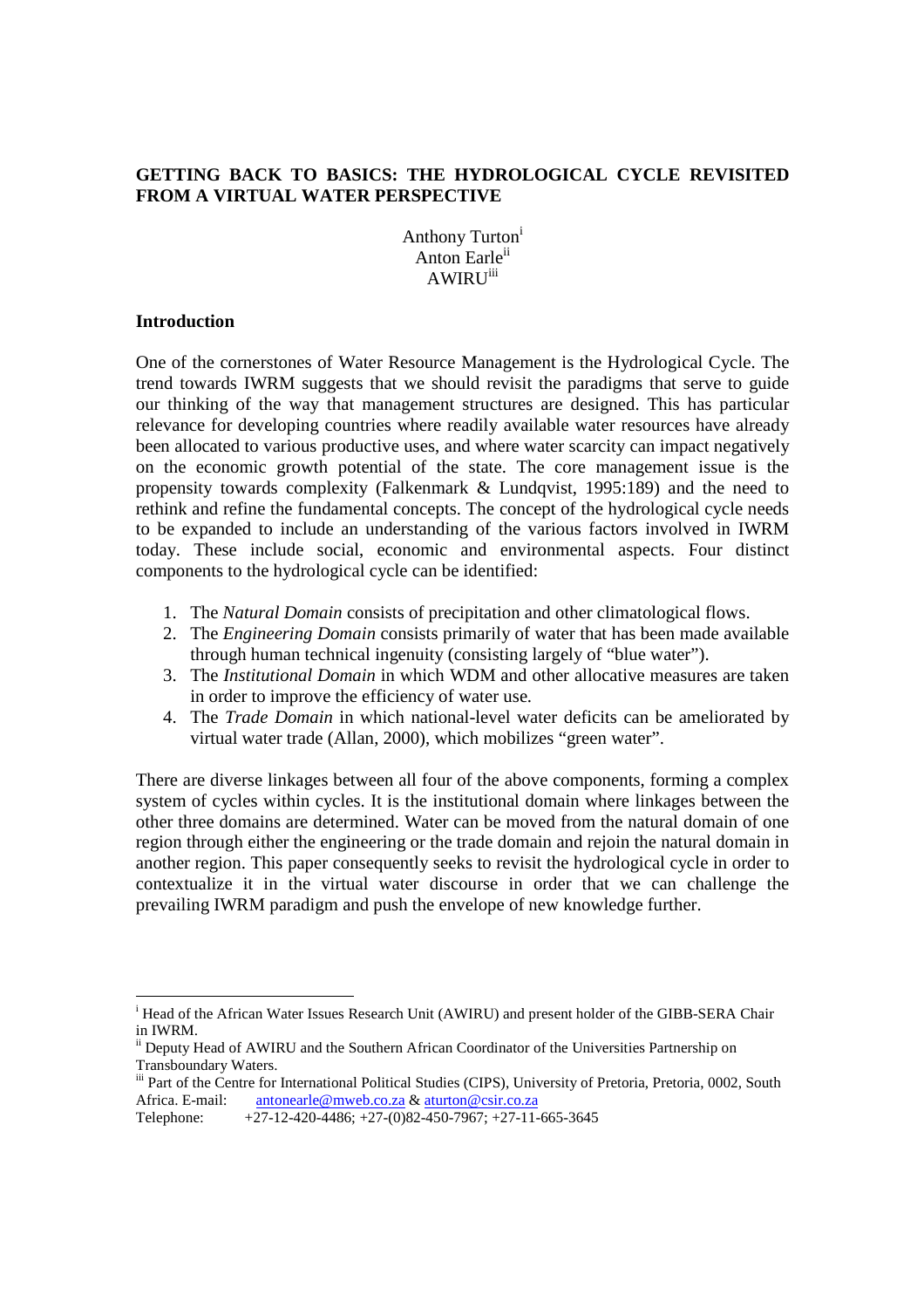### **Beyond Portable Water**

The first region in the world to run into water deficit was the Middle East North Africa (MENA) (Allan, 2000), with the Southern Africa Development Community (SADC) region set to follow this trend. This means that there is a pressing need to develop new ideas for the management of water resources if local water scarcities are not to become a limiting factor to the economic development potential of the SADC region. Pioneering work by Falkenmark (1994; 1997) has shown that the conventional hydrological cycle can be broken down into two distinct fractions. The "blue water" fraction is the water that is used for socio-economic activities, whereas "green water" is used for biomass production. Similar pioneering work by Allan (2000) has shown that virtual water trade is a powerful yet politically silent way of balancing local water deficit. Work by Turton (2002) has shown that issues of scale and range are central to an understanding of hydropolitics, of which water resource management is but a component. The shift in transboundary water resources management has been away from exclusive water sharing and towards benefit sharing, units of water being just one of many benefits a water resource may offer.

Conventional thinking on the hydrological cycle as well as water resources management generally has given prominence to "portable water". Water which can be pumped, stored, packaged or sold, the blue water referred to by Falkenmark. However, when it comes to food production it is not the portable or blue water which is most important. Close to 60 percent of all grains are produced under rainfed conditions, accounting for about 70 percent of grain production area worldwide. In developed countries, where the majority of the world's grain is produced, rainfed agriculture accounts for about 80 percent of grain area (Rosegrant et al, 2002). Rainfed agriculture relies on soil water, the moisture trapped between soil particles. It is largely ignored by water managers and receives little attention in debates over privatisation of water resources as it cannot be stored or sold.

Water for food production is the largest consumptive use of water, with roughly 1,300 m3/p/y needed to produce the food for a balanced diet (Rockström, 2002). This equates to 5,400 km3/y of water used globally to produce crops. Of this global amount 695 km3/y is traded between countries as food-crop related virtual water (Hoekstra & Hung, 2002). It is this trade in water-intensive crops which makes green water portable and able to be used to compensate for a lack of water resources in other parts of the world. The trade in virtual water between countries is many times greater than that of "real" water. Pipelines, canals, tankers and other water transfer schemes are costly and only able to transport quantities of limited use to an economy. In contrast, a massive and relatively frictionless system of trading virtual water through the world's grain markets is already in place. The great advantage enjoyed by trading in grains is the thousand-fold gearing up in volumes of water saved in relation to grain transported. The trade domain of the hydrological cycle plays an important role in enabling the other two human-constructed domains, while ameliorating shortfalls in the natural domain.

### **Hydrological Sub-cycles**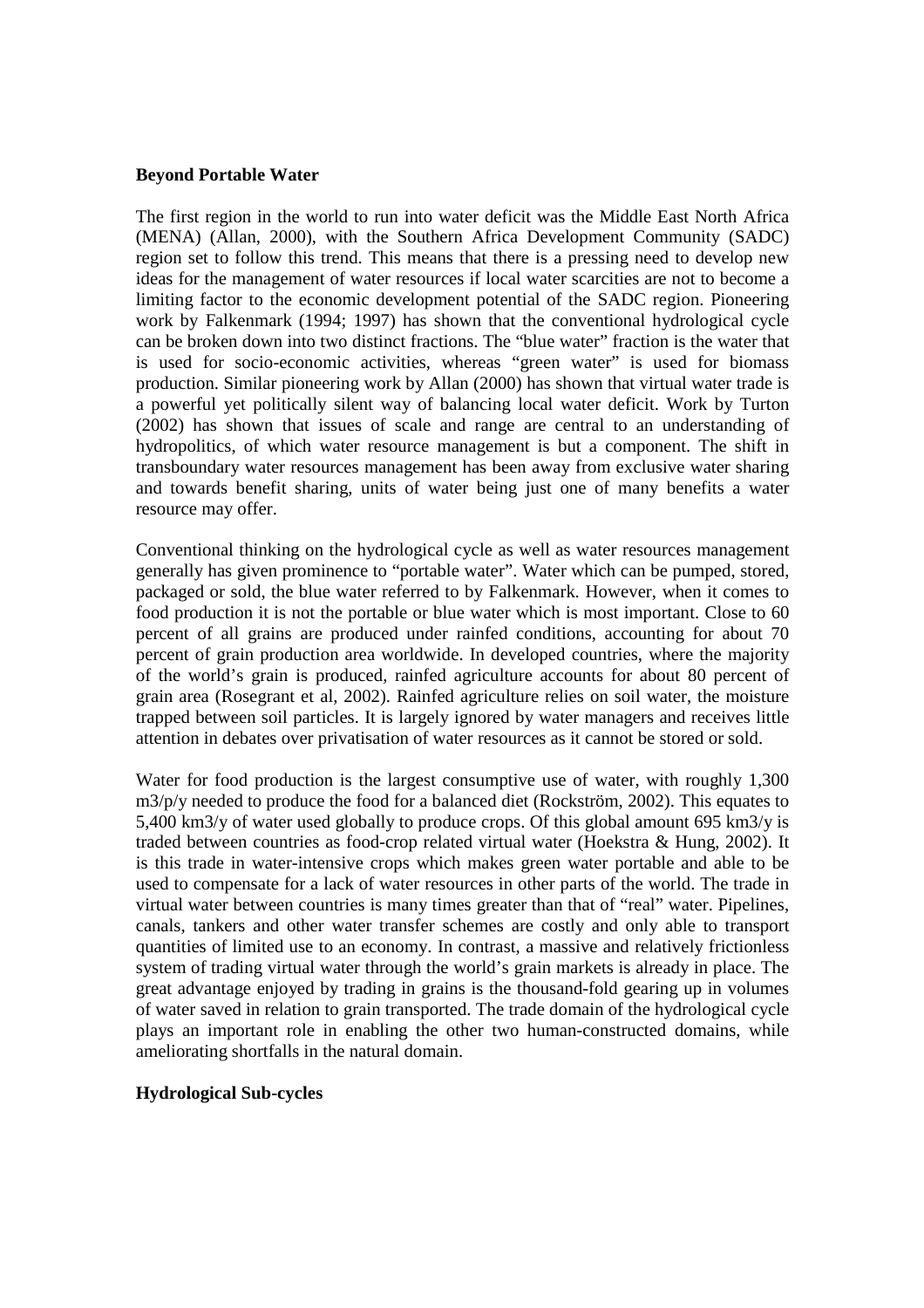The Natural Domain consists of the flows of water vapour through the global weather systems. These flows are typically included in the standard model of hydrological cycle. As such it functions at the highest level of scale straddling continents and ecosystems. This embraces aspects such as global climate change, natural climatic variability, ecological water, precipitation, natural flows and fluctuations in those flows. Very little control is possible over these elements. The principle drivers are precipitation, infiltration, evapo-transpiration, vapour transfer and runoff (see Figure 1).



**Figure 1: The various domains of the hydrological cycle operate at different scales – from the basin to the global level.** 

The Engineering Domain is technical ingenuity dominant (Homer-Dixon, 2000) and focuses on the mobilization of the blue water fraction of the hydrological cycle to compensate for local water scarcity. As such it functions at the lowest level of scale. It consists of aspects such as Inter-Basin Transfer (IBT), desalination, the recycling of effluent and aquifer development. The important aspect to note is that the level of scale is limited to the river basin, where at best it can straddle a given watershed. This is the human reaction to water scarcity and variability and underpins water management in places such as the western USA over the past century, southern Africa, India and China. Typically such schemes have various drawbacks associated with them – they have limited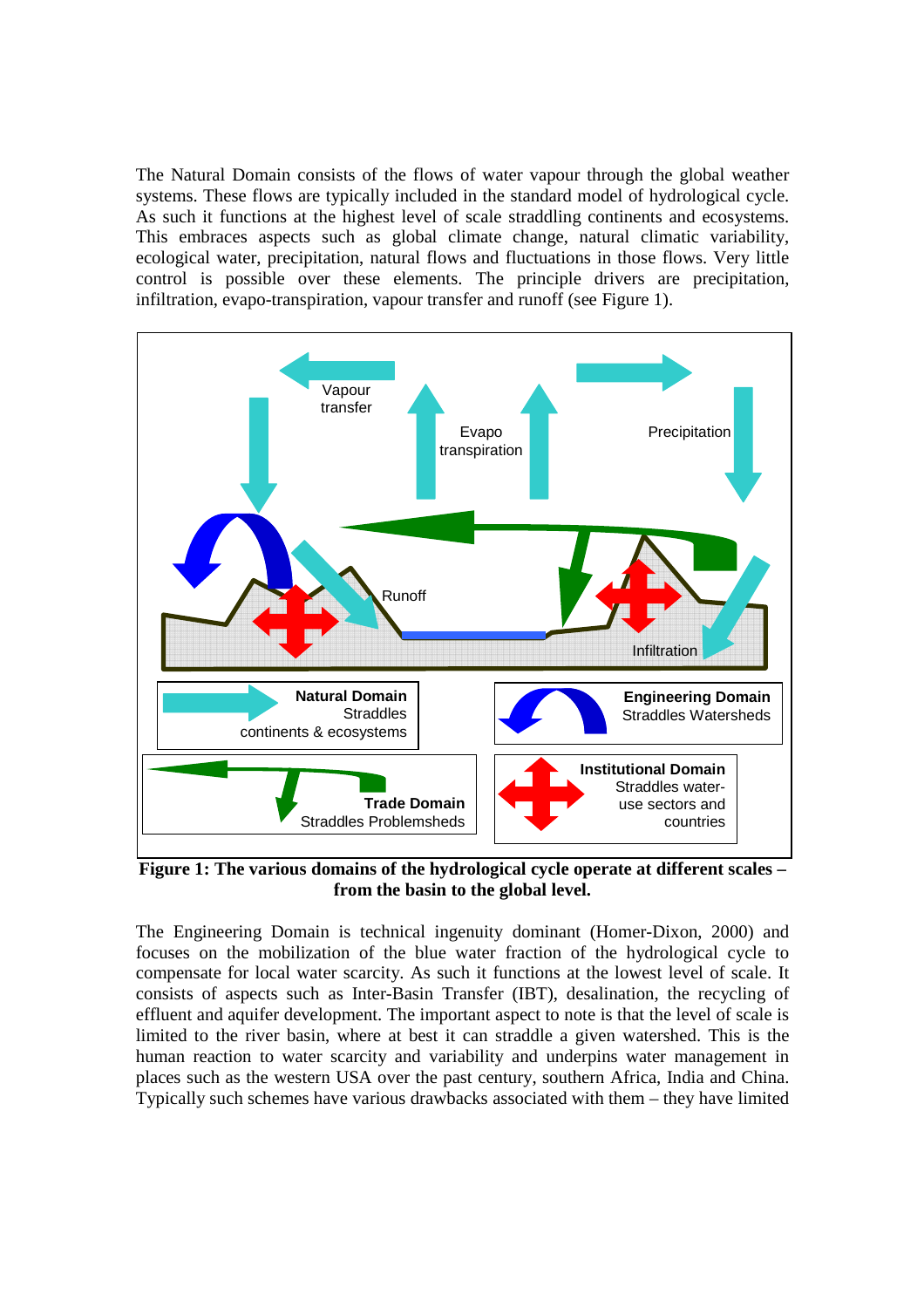capacity, are costly to construct and to operate, have unpredictable environmental consequences and exposes recipient states to insecurity in their water supply.

The Trade Domain focuses on the green water fraction of the hydrological cycle, in particular mobilizing water from regions of relative water abundance in order to balance localized water deficits as they occur. As such it functions at the third level of scale, straddling problemsheds, with the main vehicle of delivery being trade in water rich products. A central issue here is the relative advantage of specific productive modes, with globalization dynamics playing a major role. Factors such as agricultural subsidies, trade barriers and consumption patterns influence the flows of virtual water. The major impact of this domain is that it allows local water supplies to be used in the most efficient application – *more jobs per drop*. Unlike water transfer schemes the supplier basin or state is not locked into an agreement with any one recipient and is free to gain maximum income from the product exported. For the recipient basin or state there is not the insecurity which accompanies being dependant on another state for water supplies. Political instability in the donor state won't necessarily affect the provision of virtual water in the recipient state as there are so many other suppliers on the world market. The major disadvantage, specifically for developing nations, is that it places a limit on their economic development options. Frequently the local economy is not sufficiently diversified to make use of the local water saved in more efficient industries such as industrial manufacturing.

The Institutional Domain is social ingenuity dominant (Homer-Dixon, 2000) and focuses on issues relating to the allocation of water, particularly under conditions of basin closure where all available water has already been allocated to productive activities (Seckler, 1996). As such it functions at the second level of scale, straddling watersheds and international borders where appropriate. Its main focus is the river basin however, where the primary vehicle of delivery in terms of water resource management is policy centred on allocative efficiency and conflict attenuation. It is dependant on being able to make use of the benefits offered by the trade and engineering domains. The importation of virtual water frees local supplies, which can be used in more efficient activities.

It is in the institutional domain where water allocation decisions are made and enables a region to make use of either water transfers or virtual water imports. The local water supplies saved will then re-enter the natural domain as a sub-cycle of the hydrological cycle, either as runoff after a productive use or as ecosystem replenishment (see Figure 2). The last point is important in the conservation of natural water resources such as wetlands and deltas. For example in the management of the Okavango Delta, a Ramsar site in Botswana, a conscious choice has been made to leave water in the ecosystem allowing it to perform important natural processes. Instead of drawing water from the delta to irrigate crops food is imported using income derived from tourism in the delta. The water in the delta either joins the natural domain of the hydrological cycle through evapo-transpiration or through infiltration, leading to evaporation later on.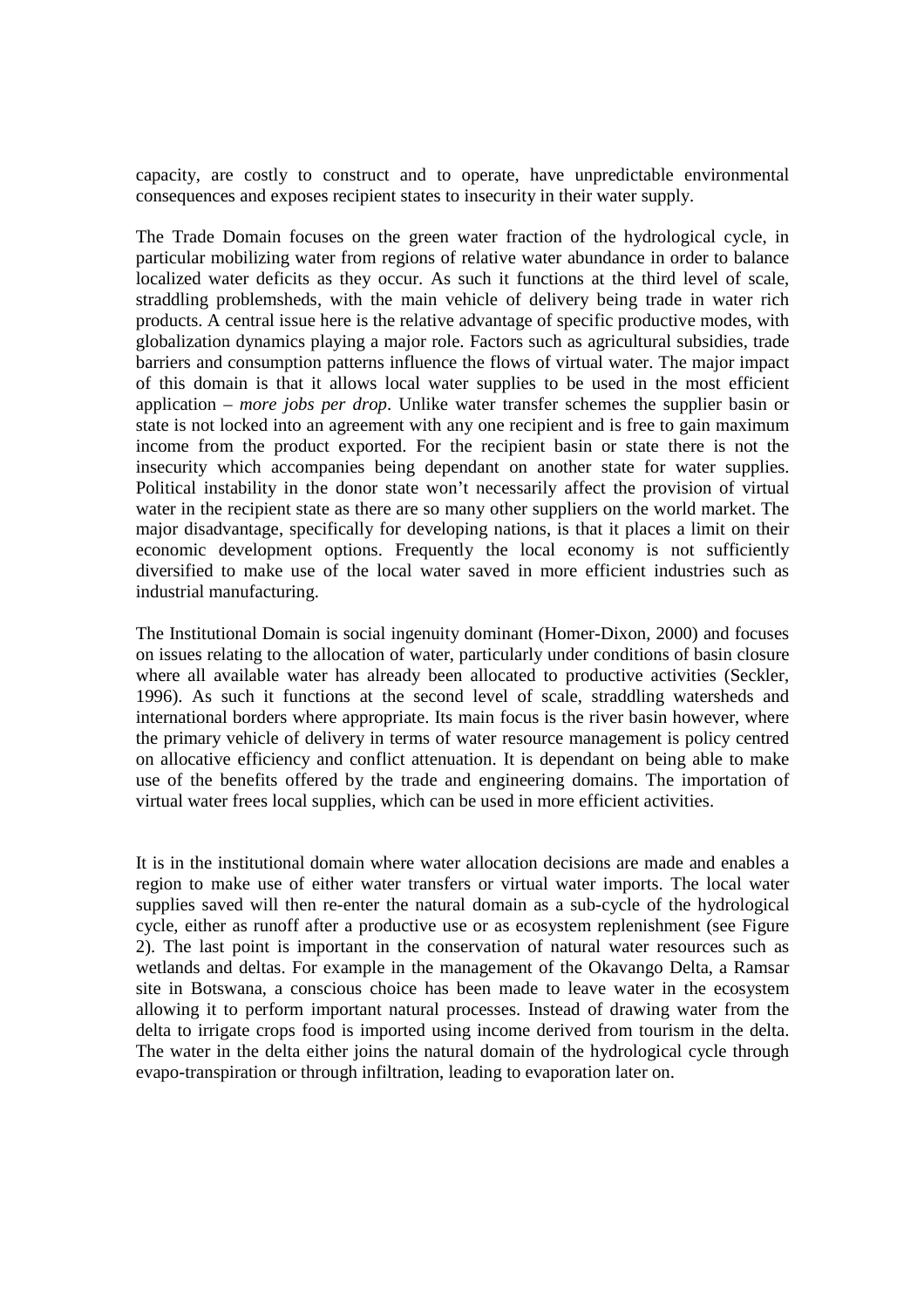

**Figure 2: Interaction between the 4 domains of the hydrological cycle** 

# **Interaction Among Domains**

For the hydrological cycle to maintain its relevance to IWRM it needs to evolve and adapt to the new forces operating within it. The anthropogenic domains had little influence on the natural cycle prior to the agricultural revolution 12,000 years ago. Prior to the origination of large-scale crop cultivation, irrigation and trade in produce, water management activities were minimal. The natural domain of the hydrological cycle operated without interference from humans. With the rise of irrigated agriculture in Mesopotamia water was manipulated, stored and transported moving it away from the natural and into the engineering domain. Over the long-run this control of water resulted in large-scale salination of the soils in the region, as water left the engineering  $\&$ institutional domain and reverted to the natural domain through evapo-transpiration, leaving salts behind in the process. Over time, as over areas and cultures started practising large-scale irrigation and crop cultivation water would leave the natural domain of the cycle and, through trade, move into the institutional domain. An early example of this virtual water trade is the Roman importation of wheat from Egypt (Allan, 2000).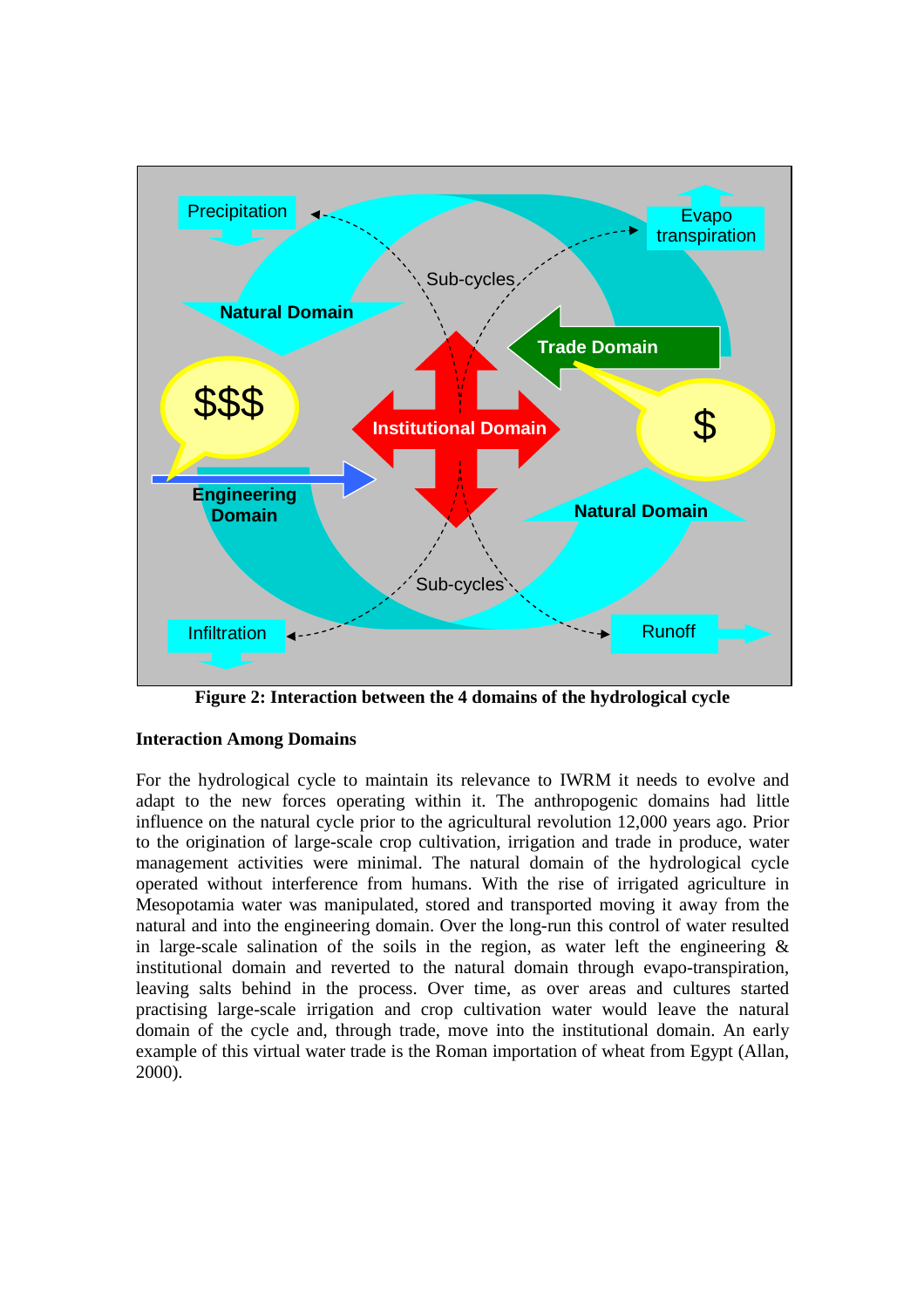The industrial revolution and the development of large-scale intensive grain farming in the American mid-west saw a massive increase in the volumes of water moved through the different domains of the hydrological cycle. As comparative advantages between regions of the world became greater with higher levels of specialisation so did the trade in virtual water increase. Areas which had previously produced their own staple foods started focussing on other, higher value, activities and importing their food needs from regions suited to grain production. Also during this period areas of the American west were settled, with water transfer schemes constructed to supply water to cities such as Los Angeles as well as to develop irrigated agriculture in the region.

During this time of the hydraulic mission the emphasis was placed on moving water out of the natural domain using large-scale engineering schemes. Water was stored in ever greater volumes and transported over ever greater distances. In various parts of the world the negative environmental consequences of such large-scale water transfers started making themselves felt.

Water can be stored and moved using engineering skills, but it must eventually always revert to the natural domain of the hydrological cycle. The water moved is subject to the sub-cycles of infiltration, evaporation & runoff. The long term pattern has been for demand for water to continually outstrip supply, as the portion of the newly engineered water

#### **Parallels in complexity science**

The emerging water management enterprise of the future can be described as a complex adaptive system. In complexity science, natural adaptive systems fluctuate among three states, namely a static state, a chaotic state and a zone of creativity in-between, called the edge of chaos. Computer models show that complex adaptive systems often evolve themselves to the edge of chaos state, where the emergent response is most creative. From this state the emergent order will be richer, more creative and adaptable if there is a diversity of agents in the system; agents with different characteristics and different behaviour.

Depending on the prevailing environment, so too, will an institution fluctuate among the three states. A command-and-control style of management tends to keep organisations close to the static state, because it minimises interactions among its components. This, in turn, impedes the emergence of creativity from leaders as well as operational people. This management style will clearly not suffice in times of transformational change (Lewin and Regine, 1999).

reverting to the natural domain of the hydrological cycle stays the same. The institutional response to this in many parts of the world over the past two decades has been to utilise water more effectively once in the institutional domain – incorporating increasing levels of complexity (see textbox alongside). Instead of using social resources to construct ever greater water transfer schemes the trend has been to devote social resources to reduce the quantities of water transferred back into the natural domain through infiltration, evaporation and runoff. Productive efficiency measures such as waste water treatment, efficient irrigation systems, lowering evapo-transpiration losses by growing plants in PVC tunnels and covered or underground storage reservoirs all aim to maximise the amount of water kept in the institutional domain. But there are limits to what can be gained by productive efficiency measures alone. For an economy to continue to develop it is necessary to increase the level of complexity in the institutional domain. Allocative efficiency measures, frequently driven by charging market related prices for water, shift water supplies to the most productive use. The mechanism for achieving this shift is the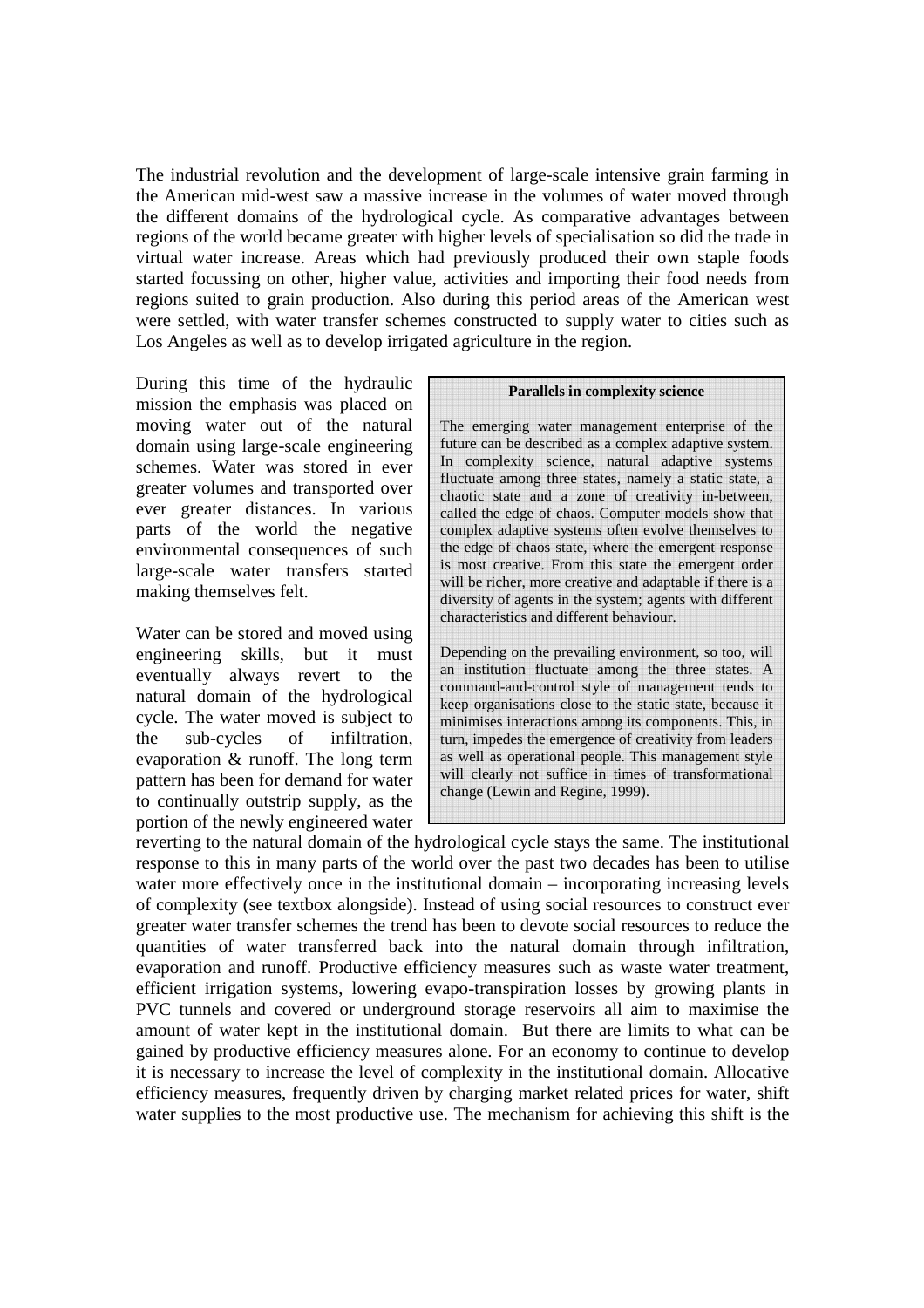freeing up of vast quantities of local water supplies, both natural as well as engineered, by importing virtual water. Although not directly contributing to water supplies in the way that engineered water does virtual water is a powerful tool in preventing water from leaving the institutional domain into the natural domain.

A good example of the potential effect of virtual water imports on local water supplies can be found in southern Africa. Among the continentous SADC states there is a large variation in water resources available. Generally the southernmost states such as South Africa, Botswana and Namibia are much drier than the states to the north – Angola, DRC and Zambia. For this reason there has been mention of plans in South Africa to one day tap the waters of the Zambezi and, eventually, the Congo rivers via a series of water transfer schemes. Although no formal plans or cost-benefit analyses have been carried out it is possible to estimate operational and capital expenses extrapolated from the Lesotho Highlands Water Project (LHWP) between Lesotho and South Africa. Based on these figures the cost of importing (transferring) seven million km3/y would be about US\$ 1,500 annually. This represents a low estimate, as the LHWP is gravity-fed so does not have high O&M costs. Water from both the Congo as well as the Zambezi would have to be pumped over a kilometre in altitude to reach South Africa. Whereas, if the dry countries of the region import 50 percent of their grain requirements (compared to the present average of 20 percent reliance on imports), it would free up about 7 km3/y at a cost of US\$ 840 million (based on a CIF price of \$ 120/tonne). This 7 km3 saved annually can be used in more productive sectors of the economy forestalling the need to embark on engineering solutions and keeping a greater quantity of water within the institutional domain and allowing less to be "lost" to the natural domain.

# **Conclusion**

For a shift towards a greater reliance on the trade rather than the engineering domain of the hydrological cycle to take place there has to be continued evolution of the institutional domain. Where the hydraulic mission phase was highly planned, centralised and controlled the "reflexive phase" will be increasingly chaotic, unplanned and market driven. Local water management groups would be in a position to make informed decisions based on the resources and requirements of their basins. In most instances, specifically in arid developing countries, it will be financially more viable to rely on the trade domain of the cycle. As users would be charged a market related price for the water they receive it will quickly become apparent which options make sense in terms of overall costs and benefits.

Individuals, who under the hydraulic mission had relatively little control over how water resources are managed, are able to exert a far higher level of control over the trade domain of the cycle. Engineering schemes to transfer water from one basin to another typically require huge amounts of funding and cannot be bought in discrete "packages". The whole scheme has to be completed for the water to flow. Virtual water on the other hand can be bought in small quantities – in accordance with the ability of the basin population to pay for imports. In future work on the hydrological cycle there should be an effort to incorporate the costs and benefits of the various domains involved. This would